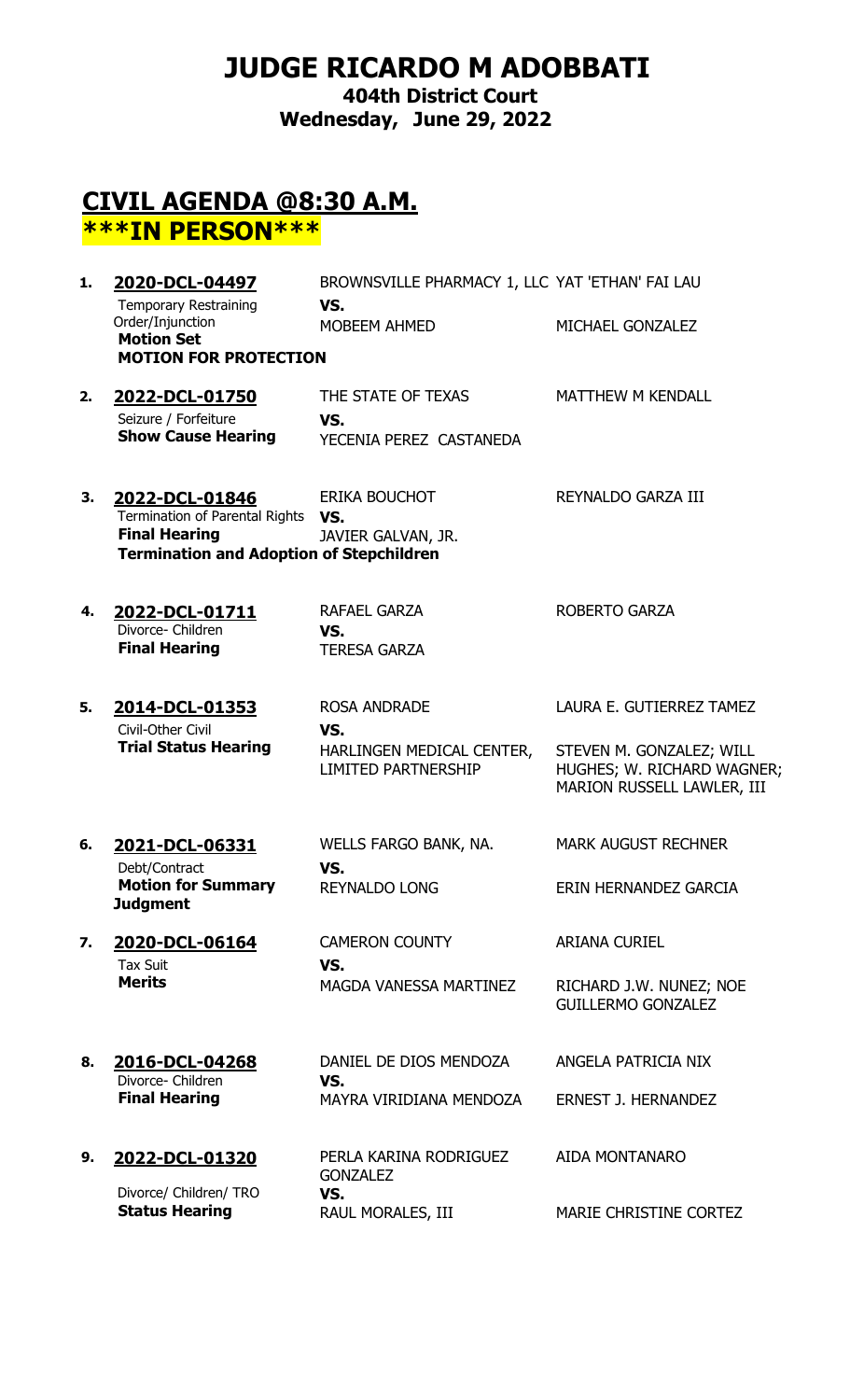| 10. 2021-DCL-05991<br>Divorce- Children<br><b>Final Hearing</b>                                      | <b>CELINA MARIE NOYOLA</b><br>VS.<br><b>JOSE LEONEL NOYOLA</b>         | <b>PRO SE</b>                                                                                |
|------------------------------------------------------------------------------------------------------|------------------------------------------------------------------------|----------------------------------------------------------------------------------------------|
| 11. 2020-DCL-06295<br>Foreclosure<br><b>Motion for Summary</b><br><b>Judgment</b>                    | US BANK TRUST NATIONAL<br><b>ASSOCIATION</b><br>VS.<br>PEDRO N PARTIDA | <b>RACHEL U. DONNELLY</b><br><b>CURTIS BONNER</b>                                            |
| 12. 2020-DCL-02216<br>Civil-Other Civil<br><b>Status Hearing</b>                                     | CAL-SOUTHWEST HOLDINGS,<br>LTD., LLP<br>VS.<br><b>RUBEN RODRIGUEZ</b>  | <b>ARTHUR EUGENE "GENE"</b><br><b>MCCULLOUGH</b><br>ERNEST J. HERNANDEZ; MICHAEL<br>R. EZELL |
| 13. 2020-DCL-06445<br>Debt/Contract<br><b>Bench Trial</b>                                            | <b>BANK OF AMERICA N.A.</b><br>VS.<br><b>DANIEL ROJAS</b>              | <b>MATTHEW COOPER</b>                                                                        |
| 14. 2022-DCL-00615<br>Divorce- Children<br><b>Motion Hearing</b><br><b>Motion to submit judgment</b> | <b>MARIA LUISA CORTEZ</b><br>VS.<br><b>VICTOR MANUEL SALDANA</b>       | <b>PRO SE</b>                                                                                |
| 15. 2011-DCL-06439<br><b>Other Parent-Child</b><br><b>Final Hearing</b>                              | FRANCISCO R. MELENDEZ<br>VS.<br><b>ISABEL VASQUEZ</b>                  | <b>STEVE EFTHIMIOU</b><br>ENRIQUE C. JUAREZ                                                  |
| 16. 2007-06-002865<br>All Other Family Law Matters<br><b>Motion to Withdraw</b>                      | EDNA LIZETTE HERNANDEZ<br>VS.<br><b>JAY MICHAEL WARD</b>               | REYNALDO GARZA III<br><b>SERGIO SANCHEZ</b>                                                  |

**Attorney**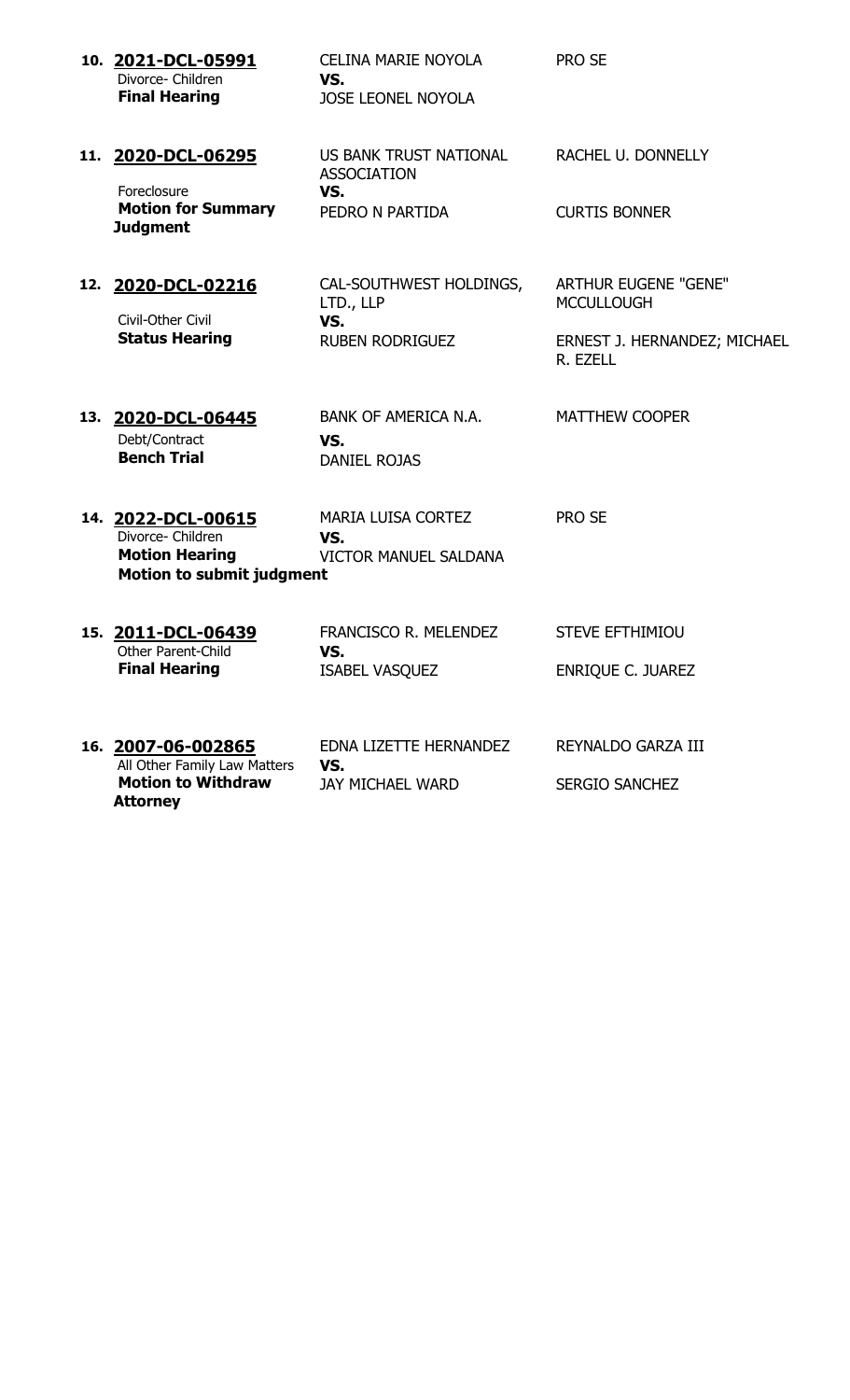## **JUDGE RICARDO M ADOBBATI**

**404th District Court Wednesday, June 29, 2022**

### **ARRAIGNMENT DOCKET \*\*\*IN PERSON\*\*\***

1. **2022-DCR-01306** STATE OF TEXAS ADA STEPHANIE FRANKE DRIVING WHILE INTOXICATED W/CHILD UNDER 15 YOA-A-0190- 22/CYGANIEWICZ **Arraignment Hearing**

Nayeli Concepcion Campos Rodriguez

**2. 2022-DCR-01322** STATE OF TEXAS ADA STEPHANIE FRANKE UNAUTH USE OF VEHICLE-22HAR1059/SAENZ **Arraignment Hearing**

ROBERT ELI CARAVEO

ANTHONY CORNEJO J A I L

**3. 2022-DCR-01307** STATE OF TEXAS ADA STEPHANIE FRANKE DRIVING WHILE INTOXICATED W/CHILD UNDER 15 YOA-21XMG2465/LIMAS **Arraignment Hearing**

OLIVIA DELACRUZ GARCIA NOE D. GARZA, JR.

AGG ROBBERY-22B1008/DIEZ; UNL POSS FIREARM BY FELON-22B1011/DIEZ **Arraignment Hearing**

BRYAN AXEL GARCIA ANTHONY CORNEJO

**4. 2022-DCR-01317** STATE OF TEXAS ADA STEPHANIE FRANKE J A I L

#### **5. 2022-DCR-01318** STATE OF TEXAS ADA STEPHANIE FRANKE AGG ASSAULT W/DEADLY WEAPON-22B1083/FLORES; AGG ASSAULT W/DEADLY WEAPON-22B1084/FLORES **Arraignment Hearing**

BRYAN AXEL GARCIA ANTHONY CORNEJO

**6. 2022-DCR-01319** STATE OF TEXAS ADA STEPHANIE FRANKE AGG ASSAULT W/DEADLY WEAPON **Arraignment Hearing**

BRYAN AXEL GARCIA ANTHONY CORNEJO

**Arraignment Hearing**

**7. 2022-DCR-01315** STATE OF TEXAS ADA STEPHANIE FRANKE<br>EVADING ARREST DET W/VEH IONATHAN ANDRFW GONZAL FZ JONATHAN ANDREW GONZALEZ

**8. 2022-DCR-01323** STATE OF TEXAS ADA STEPHANIE FRANKE ASSAULT PEACE OFFICER/JUDGE-22B0673/DECOSS **Arraignment Hearing**

MARK ANTHONY GONZALEZ LAURA MARTINEZ BARBOSA

**9. 2022-DCR-01320** STATE OF TEXAS ADA STEPHANIE FRANKE SEX OFFENDERS DUTY TO REGISTER LIFE/ANNUALLY-22XMG525/GARCIA **Arraignment Hearing**

JAVIER INCLAN MICHEAL P. TREJO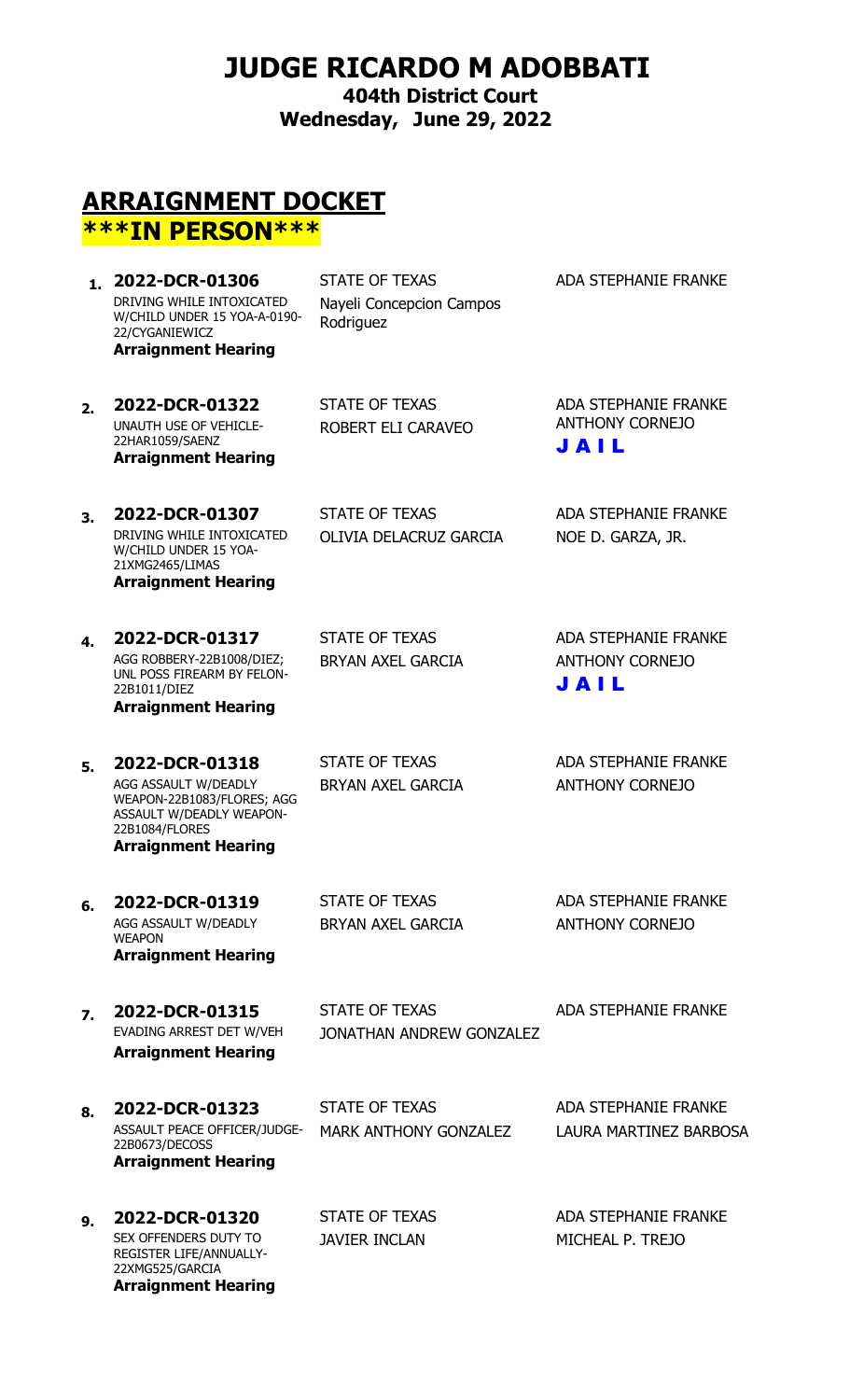| 10. 2022-DCR-01309<br>DRIVING WHILE INTOXICATED<br>W/CHILD UNDER 15 YOA-22-<br>0378/OCHOA<br><b>Arraignment Hearing</b>                                                       | <b>STATE OF TEXAS</b><br><b>EULISSE JARAMILLO</b>      | <b>ADA STEPHANIE FRANKE</b>                          |
|-------------------------------------------------------------------------------------------------------------------------------------------------------------------------------|--------------------------------------------------------|------------------------------------------------------|
| 11. 2022-DCR-01316<br>EVADING ARREST DET W/VEH<br><b>Arraignment Hearing</b>                                                                                                  | <b>STATE OF TEXAS</b><br><b>ELIJAH LIRA</b>            | <b>ADA STEPHANIE FRANKE</b><br>RONALDO S LOZANO      |
| 12. 2022-DCR-01308<br>DRIVING WHILE INTOXICATED<br>W/CHILD UNDER 15 YOA-22-<br>0581/OCHOA<br><b>Arraignment Hearing</b>                                                       | <b>STATE OF TEXAS</b><br><b>AGUSTINE MARTINEZ</b>      | <b>ADA STEPHANIE FRANKE</b>                          |
| 13. 2022-DCR-01213<br>DRIVING WHILE INTOXICATED<br>3RD OR MORE IAT-<br>22HAR693/SAENZ; POSS CS PG<br>1/1-B < 1G-22HAR694/SAENZ<br><b>Arraignment Hearing</b>                  | <b>STATE OF TEXAS</b><br><b>ROGELIO MORALES</b>        | <b>ADA STEPHANIE FRANKE</b><br><b>STUART DIAMOND</b> |
| 14. 2022-DCR-01302<br>ACCIDENT INVOLVING INJURY-<br>22B0604/DIEZ<br><b>Arraignment Hearing</b>                                                                                | <b>STATE OF TEXAS</b><br><b>VITO ERIC MORENO</b>       | <b>ADA STEPHANIE FRANKE</b>                          |
| 15. 2022-DCR-01321<br>EVADING ARREST DET W/VEH-<br>22HAR649/GARCIA<br><b>Arraignment Hearing</b>                                                                              | <b>STATE OF TEXAS</b><br><b>BILLY MICHAEL PERRYMAN</b> | <b>ADA STEPHANIE FRANKE</b>                          |
| 16. 2022-DCR-01310<br>PLACE WEAPONS PROHIBITED-<br>22HAR528/SAENZ<br><b>Arraignment Hearing</b>                                                                               | <b>STATE OF TEXAS</b><br>Juan Quesada, Jr.             | <b>ADA STEPHANIE FRANKE</b>                          |
| 17. 2022-DCR-01311<br>EVADING ARREST DET W/VEH-<br>22B0498/DECOSS<br><b>Arraignment Hearing</b>                                                                               | <b>STATE OF TEXAS</b><br>Luis Alberto Saavedra         | <b>ADA STEPHANIE FRANKE</b><br><b>STUART DIAMOND</b> |
| 18. 2022-DCR-01312<br>AGG ASSAULT W/DEADLY<br>WEAPON-22B0495/DECOSS;<br>ABANDON ENDANGER CHILD<br><b>CRIMINAL NEGLIGENCE-</b><br>22B0496/DECOSS<br><b>Arraignment Hearing</b> | <b>STATE OF TEXAS</b><br>Luis Alberto Saavedra         | <b>ADA STEPHANIE FRANKE</b><br><b>STUART DIAMOND</b> |
| 19. 2022-DCR-01304<br>DRIVING WHILE INTOXICATED<br>3RD OR MORE IAT-<br>2021XMG3223/LIMAS                                                                                      | <b>STATE OF TEXAS</b><br><b>BEAU GRANVILLE STEARNS</b> | <b>ADA STEPHANIE FRANKE</b>                          |

**Arraignment Hearing**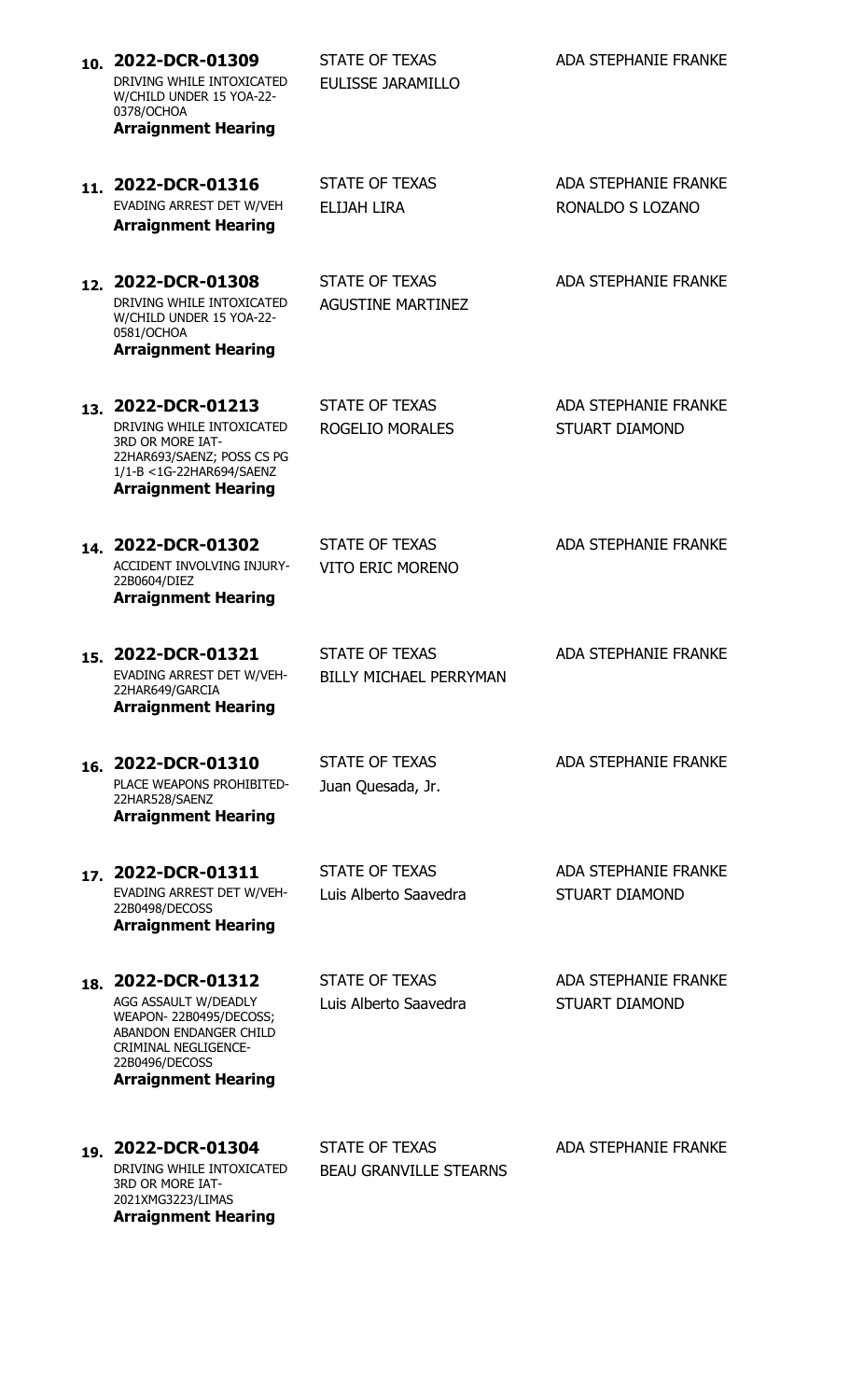**20. 2022-DCR-01314** STATE OF TEXAS ADA STEPHANIE FRANKE EVADING ARREST DET W/VEH-22HAR661/GARCIA **Arraignment Hearing**

PEDRO LUIS TORRES

CRIMINAL MISCHIEF  $>=$ \$2,500<\$30K-22XMG1244/GARCIA **Arraignment Hearing** ELIAS MARCO ANTONIO TREVINO

21. **2022-DCR-01301** STATE OF TEXAS ADA STEPHANIE FRANKE EVA DE LA FUENTE J A I L

EVADING ARREST DET W/VEH-22XMG349/LIMAS **Arraignment Hearing**

**22. 2022-DCR-01313** STATE OF TEXAS ADA STEPHANIE FRANKE JESUS ALEJANDRO VEGA STUART DIAMOND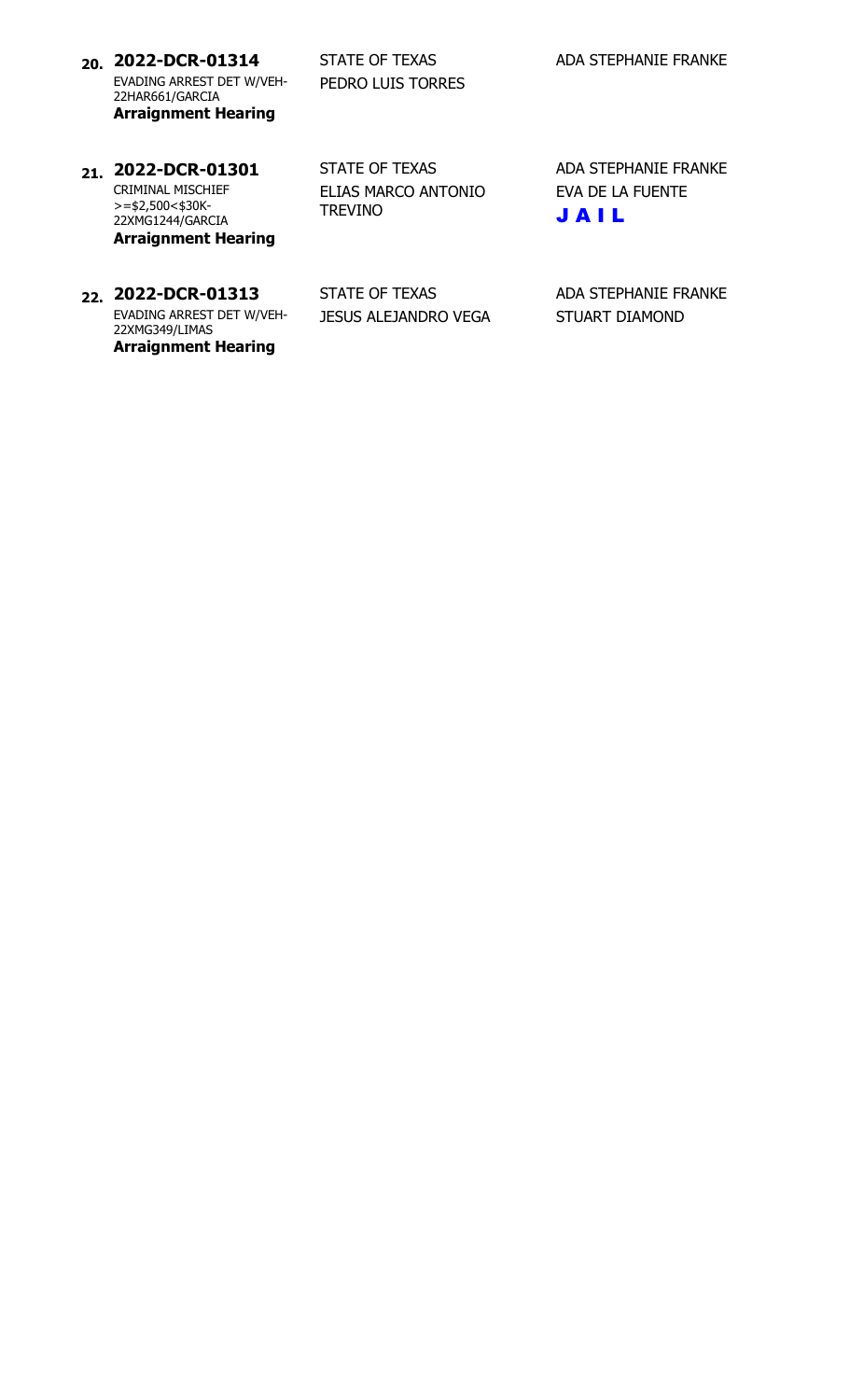# **JUDGE RICARDO M ADOBBATI**

**404th District Court Wednesday, June 29, 2022**

## **CRIMINAL AGENDA \*\*\*IN PERSON\*\*\***

- 1. **2022-DCR-00567** STATE OF TEXAS ADA STEPHANIE FRANKE AGG ROBBERY-21B4004/FLORES; AGG ROBBERY-21B4005/FLORES OSVALDO AMARO **Announcement**
- **2. 2022-DCR-00065** STATE OF TEXAS ADA STEPHANIE FRANKE<br>AGG ROBBERY-21B4013/FLORES Osvaldo Amaro 1111A GONZALES PENA **Announcement**

LILIA GONZALEZ PENA J A I L

Osvaldo Amaro **LILIA GONZALES PENA** 

**3. 2015-DCR-02114** STATE OF TEXAS ADA STEPHANIE FRANKE ASSAULT FAMILY/HOUSEHOLD MEMBER W/PREV CONV **Motion to Adjudicate**

Hector Balderas **RUTH GOMEZ SERRA** 

**4. 2021-DCR-01386** STATE OF TEXAS ADA STEPHANIE FRANKE POSS CS PG  $1 < 1$ G-2020XMG03103/LIMAS **Status Hearing**

19B2848/Lerma)

**Motion to Revoke**

CRIMINAL TRESPASS (Lessend from BURGLARY OF BUILDING- JONATHAN JORDAN CASTILLO

**5. 2019-DCR-02404** STATE OF TEXAS ADA STEPHANIE FRANKE

J A I L

ENRIQUE C. JUAREZ

JORGE VICTOR CAVAZOS FERNANDO M. GALVAN J A I L

**6. 2022-DCR-00835** STATE OF TEXAS ADA STEPHANIE FRANKE SMUGGLING OF PERSONS: PECUNIARY BENEFIT; TAMPER/FABRICATE PHYS EVID W/INTENT TO IMPAIR-2022XMG00017/LIMAS **Announcement**

JUAN CARLOS CUELLAR ALEJANDRO DOMINGUEZ J A I L

**7. 2021-DCR-00763** STATE OF TEXAS ADA STEPHANIE FRANKE POSS MARIJ >50LBS<=2,000LBS-2020XMG00432/LIMAS **Punishment/Sentencing**

**8. 2022-DCR-00408** STATE OF TEXAS ADA STEPHANIE FRANKE ABANDON ENDANGER CHILD W/INTENT TO RETURN-21B2867/DECOSS; ABANDON ENDANGER CHILD W/INTENT TO RETURN-21B2868/DECOSS **Pre-Trial Diversion Admonishment**

MARILU FEMAT MICHAEL TREJO

Diva Gabriela Flores NOE ALANIZ, JR.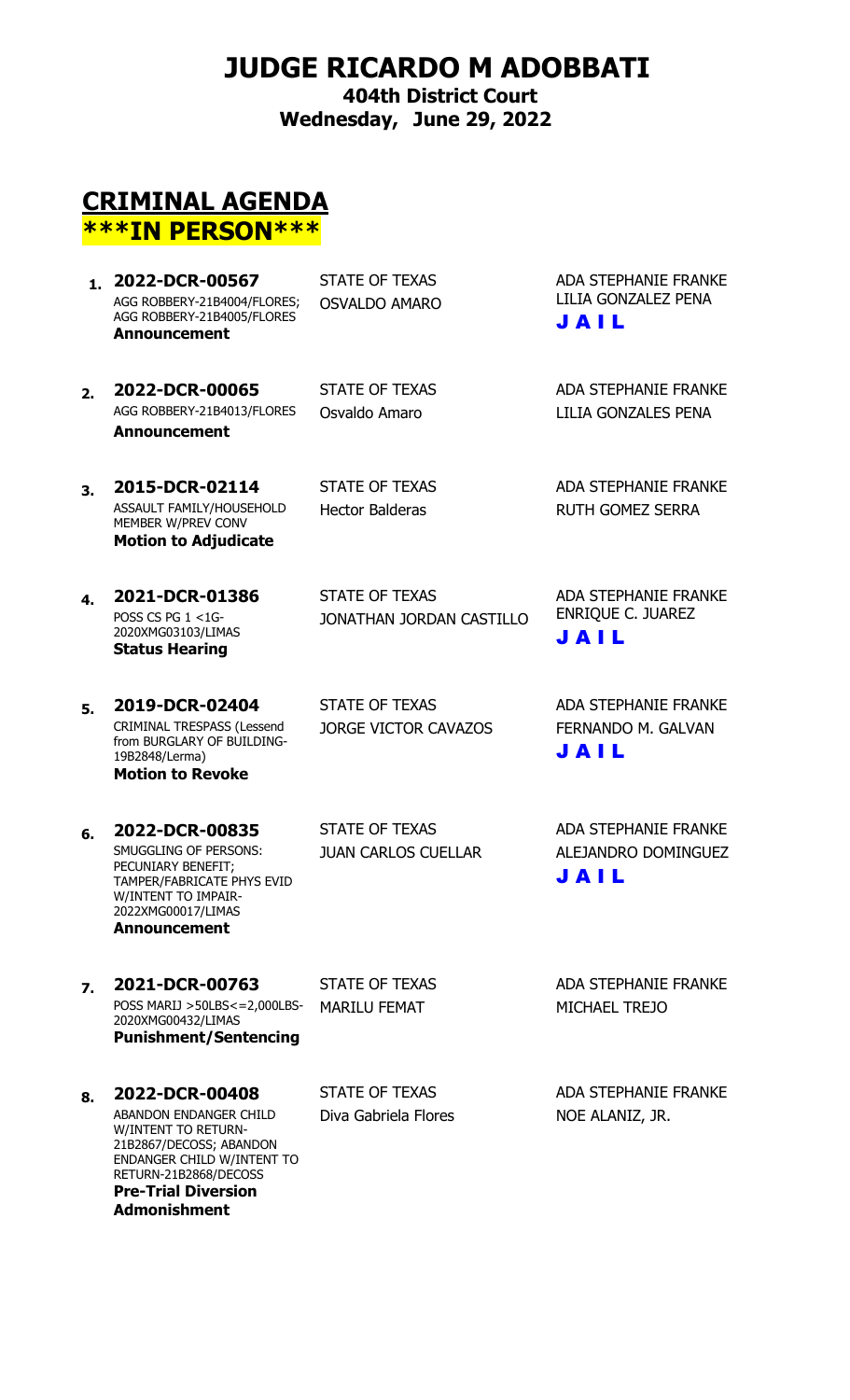| 9.  | 2021-DCR-02004<br><b>BURGLARY OF BUILDING-</b><br>21B2269/NUNEZ<br><b>Punishment/Sentencing</b>                                                                                                                      | <b>STATE OF TEXAS</b><br><b>SALVADOR FLORES</b>       | <b>ADA STEPHANIE FRANKE</b><br><b>RUTH GOMEZ SERRA</b>   |
|-----|----------------------------------------------------------------------------------------------------------------------------------------------------------------------------------------------------------------------|-------------------------------------------------------|----------------------------------------------------------|
|     | 10. 2021-DCR-02003<br><b>BURGLARY OF BUILDING-</b><br>21B2268/NUNEZ<br><b>Punishment/Sentencing</b>                                                                                                                  | <b>STATE OF TEXAS</b><br><b>SALVADOR FLORES</b>       | <b>ADA STEPHANIE FRANKE</b><br><b>RUTH GOMEZ SERRA</b>   |
| 11. | 2015-DCR-01765<br><b>BURGLARY OF HABITATION-</b><br>15HAR434/GUERRA<br><b>Status Hearing</b>                                                                                                                         | <b>STATE OF TEXAS</b><br><b>BRIANA YNETTE GARCIA</b>  | <b>ADA STEPHANIE FRANKE</b><br>MICHAEL MARTINEZ          |
|     | 12. 2021-DCR-01479<br>POSS CS PG $1 > = 1$ G<4G-<br>2021XMG00384/LIMAS; POSS CS<br>PG 1 <1G-2021XMG00385/LIMAS<br><b>Motion to Adjudicate</b>                                                                        | <b>STATE OF TEXAS</b><br><b>ARTURO NOEL GONZALEZ</b>  | <b>ADA STEPHANIE FRANKE</b><br><b>ENRIQUE C. JUAREZ</b>  |
| 13. | 2022-DCR-00710<br>POSS CS PG 1/1-B <1G-<br>21HAR2881/GARCIA<br><b>Announcement</b>                                                                                                                                   | <b>STATE OF TEXAS</b><br><b>ARTURO NOEL GONZALEZ</b>  | <b>ADA STEPHANIE FRANKE</b><br><b>ENRIQUE C. JUAREZ</b>  |
|     | 14. 2021-DCR-02912<br><b>AGG ASSAULT</b><br>DATE/FAMILY/HOUSE<br>W/WEAPON-21B2565/FLORES;<br>AGG ASSAULT W/DEADLY<br>WEAPON-21B2566/FLORES; POSS<br>$CS$ PG $1 > = 1$ G<4G-<br>21B2567/FLORES<br><b>Announcement</b> | <b>STATE OF TEXAS</b><br><b>MARIO HUMBERTO IBARRA</b> | <b>ADA STEPHANIE FRANKE</b><br>FABIAN LIMAS, JR.<br>JAIL |
|     | 15. 2022-DCR-00065<br>AGG ROBBERY-21B4007/FLORES<br><b>Announcement</b>                                                                                                                                              | <b>STATE OF TEXAS</b><br>ALFONSO LONGORIA, III        | <b>ADA STEPHANIE FRANKE</b><br>ROBERT J. LERMA<br>JAIL   |
|     | 16. 2017-DCR-00611<br>AGG ROBBERY- 17B0574/Garcia<br><b>Motion to Adjudicate</b>                                                                                                                                     | <b>STATE OF TEXAS</b><br><b>JOE IVAN MAGANA</b>       | <b>ADA STEPHANIE FRANKE</b><br><b>VERONICA FARIAS</b>    |
|     | 17. 2022-DCR-01089<br>AGG ROBBERY-22B796/DECOSS<br><b>Announcement</b><br>109 Total Days in Jail                                                                                                                     | <b>STATE OF TEXAS</b><br>MIGUEL ANGEL MARTINEZ        | <b>ADA STEPHANIE FRANKE</b><br>LUIS DE LA GARZA<br>JAIL  |
|     | 18. 2022-DCR-00957<br>AGG ROBBERY-22B795/DECOSS<br><b>Announcement</b>                                                                                                                                               | <b>STATE OF TEXAS</b><br>MIGUEL ANGEL MARTINEZ        | <b>ADA STEPHANIE FRANKE</b><br>LUIS DE LA GARZA          |
|     | 19. 2022-DCR-00958<br>AGG ROBBERY-22B826/NUNEZ                                                                                                                                                                       | <b>STATE OF TEXAS</b><br>MIGUEL ANGEL MARTINEZ        | <b>ADA STEPHANIE FRANKE</b><br>LUIS DE LA GARZA          |

**Announcement**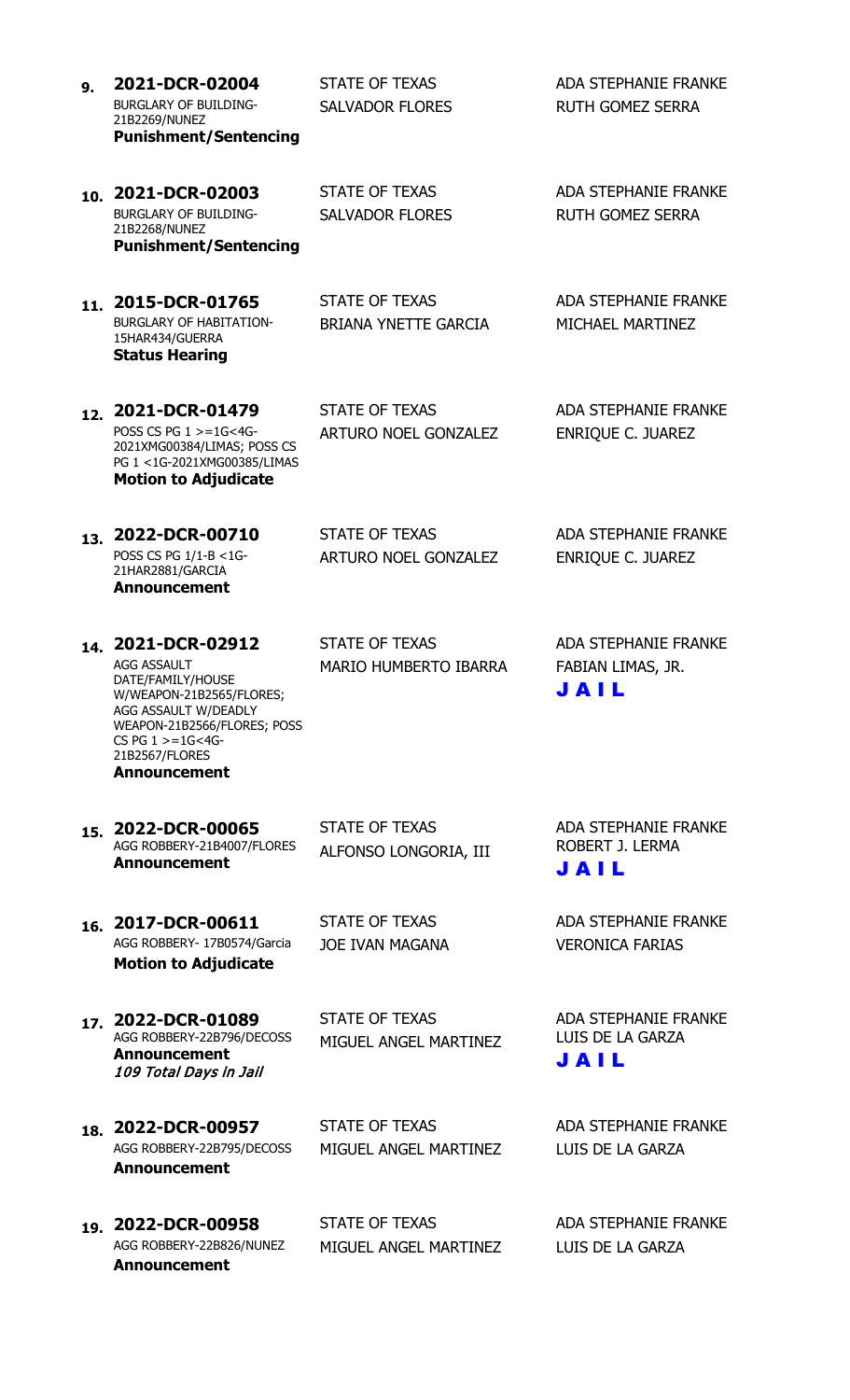| 20. 2021-DCR-02623<br>DRIVING WHILE INTOXICATED<br><b>3RD OR MORE IAT</b><br><b>Punishment/Sentencing</b>                                           | <b>STATE OF TEXAS</b><br><b>ANTONIO MENDIOLA</b> | <b>ADA STEPHANIE FRANKE</b><br><b>JAVIER AGUIRRE</b>             |
|-----------------------------------------------------------------------------------------------------------------------------------------------------|--------------------------------------------------|------------------------------------------------------------------|
| 21. 2022-DCR-00960<br><b>BURGLARY OF HABITATION-</b><br>21XMG3494/LIMAS<br><b>Announcement</b>                                                      | STATE OF TEXAS<br>STEVEN MOCTEZUMA               | <b>ADA STEPHANIE FRANKE</b><br>LUIS DE LA GARZA                  |
| 22. 2021-DCR-02008<br>CREDIT CARD OR DEBIT CARD<br>ABUSE-A-0201-21/CYGANIEWICZ;<br>CREDIT CARD OR DEBIT CARD<br><b>ABUSE</b><br><b>Announcement</b> | STATE OF TEXAS<br>STACEY MONTELONGO-JUAREZ       | <b>ADA STEPHANIE FRANKE</b><br><b>JAIME CAVAZOS</b>              |
| 23. 2019-DCR-00671<br>POSS CS PG $2 > = 1$ G<4G-<br>19XMG306/Sorola<br><b>Motion to Adjudicate</b>                                                  | <b>STATE OF TEXAS</b><br>JOHNNY HUMBERTO ORTIZ   | <b>ADA STEPHANIE FRANKE</b><br>JUSTINO GARZA, JR.<br>JAIL        |
| 24. 2022-DCR-00062<br>OBSTRUCTION OR RETALIATION-<br>21B3670/BELLAMY<br><b>Announcement</b>                                                         | <b>STATE OF TEXAS</b><br>ARNOLDO RAMIREZ, Jr.    | <b>ADA STEPHANIE FRANKE</b><br>OSCAR DE LA FUENTE, JR.<br>JAIL   |
| 25. 2019-DCR-01446<br>INDECENCY W/CHILD SEXUAL<br>CONTACT-19HAR126/Saenz;<br>INDECENCY W/CHILD SEXUAL<br><b>CONTACT</b><br><b>Motion to Revoke</b>  | <b>STATE OF TEXAS</b><br>ALFREDO RIOS, Jr.       | <b>ADA STEPHANIE FRANKE</b><br>DANIEL A. SANCHEZ<br><b>JAIL</b>  |
| 26. 2021-DCR-00406<br>AGG SEXUAL ASSAULT CHILD;<br>INDECENCY W/CHILD SEXUAL<br>CONTACT; INDECENCY W/CHILD<br>SEXUAL CONTACT<br><b>Clarification</b> | <b>STATE OF TEXAS</b><br>ALFREDO RIOS, Jr.       | <b>ADA STEPHANIE FRANKE</b><br>NOE ALANIZ, JR.                   |
| 27. 2021-DCR-02171<br>ACCIDENT INVOLVING INJURY-<br>21B574/FLORES<br><b>Announcement</b>                                                            | <b>STATE OF TEXAS</b><br><b>ANNETTE TORRES</b>   | <b>ADA STEPHANIE FRANKE</b><br>ALEJANDRO DOMINGUEZ               |
| 28. 2022-DCR-00717<br>ASSAULT FAMILY/HOUSEHOLD<br>MEMBER PREV CONV IAT-22-<br>00026C/GARZA<br><b>Announcement</b>                                   | <b>STATE OF TEXAS</b><br>UVALDO TORRES, Jr.      | <b>ADA STEPHANIE FRANKE</b><br>ROGELIO ORTIZ, JR.<br><b>JAIL</b> |
| 29. 2021-DCR-02635<br>ASSAULT PUBLIC SERVANT-A-<br>0297-21/CYGANIEWICZ<br><b>Pre-Trial Diversion</b><br><b>Admonishment</b>                         | <b>STATE OF TEXAS</b><br><b>JOSHUA TRIPLET</b>   | <b>ADA STEPHANIE FRANKE</b><br><b>SALVADOR GARCIA</b>            |